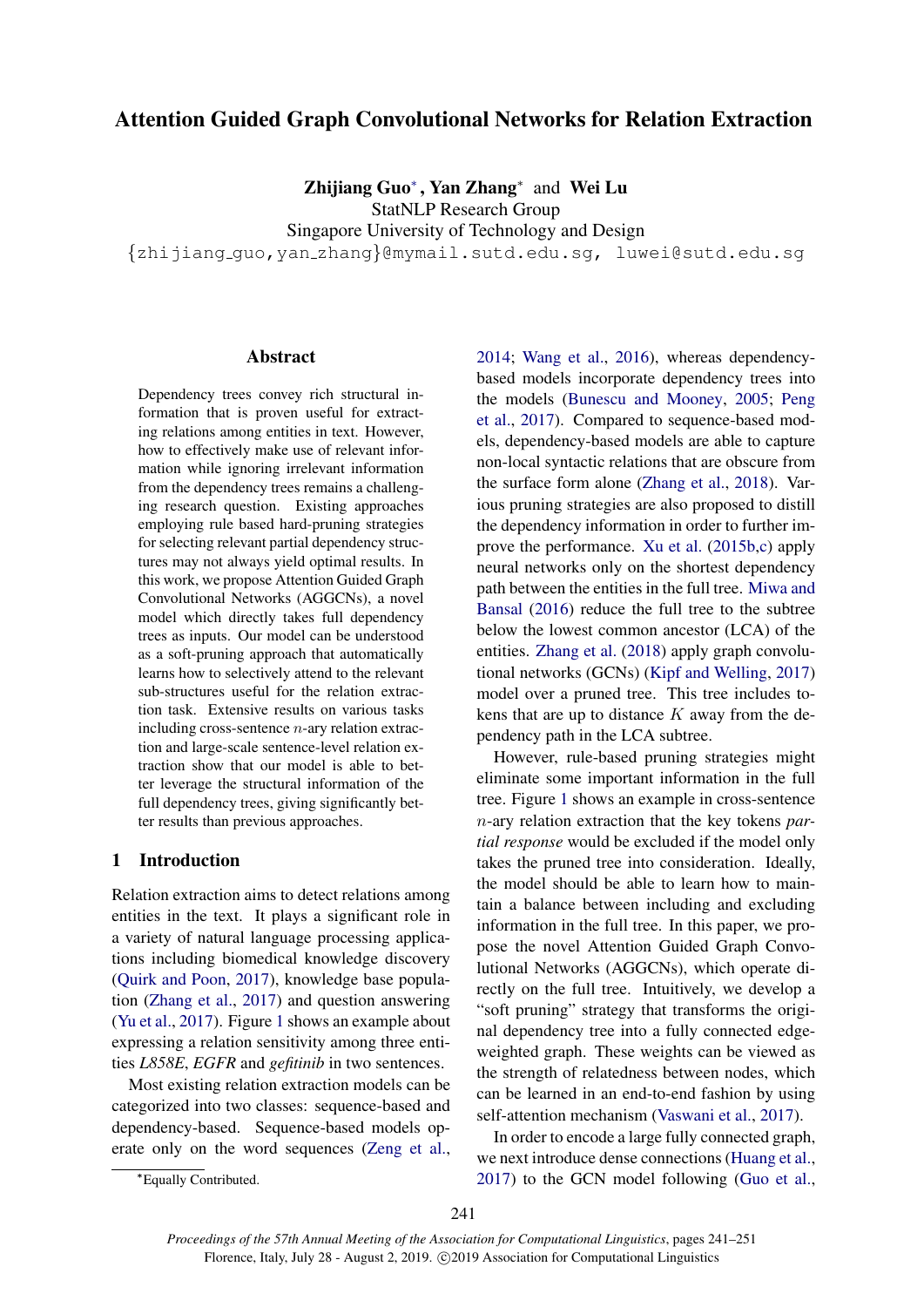<span id="page-1-0"></span>

Figure 1: An example dependency tree for two sentences expressing a relation (sensitivity) among three entities. The shortest dependency path between these entities is highlighted in bold (edges and tokens). The root node of the LCA subtree of entities is *present*. The dotted edges indicate tokens K=1 away from the subtree. Note that tokens *partial response* off these paths (shortest dependency path, LCA subtree, pruned tree when K=1).

[2019\)](#page-9-7). For GCNs, L layers will be needed in order to capture neighborhood information that is L hops away. A shallow GCN model may not be able to capture non-local interactions of large graphs. Interestingly, while deeper GCNs can capture richer neighborhood information of a graph, empirically it has been observed that the best performance is achieved with a 2-layer model [\(Xu](#page-10-7) [et al.,](#page-10-7) [2018\)](#page-10-7). With the help of dense connections, we are able to train the AGGCN model with a large depth, allowing rich local and non-local dependency information to be captured.

Experiments show that our model is able to achieve better performance for various tasks. For the cross-sentence relation extraction task, our model surpasses the current state-of-theart models on multi-class ternary and binary relation extraction by 8% and 6% in terms of accuracy respectively. For the largescale sentence-level extraction task (TACRED dataset), our model is also consistently better than others, showing the effectiveness of the model on a large training set. Our code is available at [http://www.statnlp.org/](http://www.statnlp.org/research/information-extraction) [research/information-extraction](http://www.statnlp.org/research/information-extraction)[1](#page-1-1)

Our contributions are summarized as follows:

- We propose the novel AGGCNs that learn a "soft pruning" strategy in an end-to-end fashion, which learns how to select and discard information. Combining with dense connections, our AGGCN model is able to learn a better graph representation.
- Our model achieves new state-of-the-art results without additional computational over-

head when compared with previous GCNs.<sup>[2](#page-1-2)</sup> Unlike tree-structured models (e.g., Tree-LSTM [\(Tai et al.,](#page-9-9) [2015\)](#page-9-9)), it can be efficiently applied over dependency trees in parallel.

# 2 Attention Guided GCNs

In this section, we will present the basic components used for constructing our AGGCN model.

# 2.1 GCNs

GCNs are neural networks that operate directly on graph structures [\(Kipf and Welling,](#page-9-4) [2017\)](#page-9-4). Here we mathematically illustrate how multi-layer GCNs work on a graph. Given a graph with  $n$ nodes, we can represent the graph with an  $n \times n$ adjacency matrix A. [Marcheggiani and Titov](#page-9-10) [\(2017\)](#page-9-10) extend GCNs for encoding dependency trees by incorporating directionality of edges into the model. They add a self-loop for each node in the tree. Opposite direction of a dependency arc is also included, which means  $A_{ij} = 1$  and  $A_{ji} = 1$ if there is an edge going from node  $i$  to node  $j$ , otherwise  $A_{ij} = 0$  and  $A_{ji} = 0$ . The convolution computation for node  $i$  at the  $l$ -th layer, which takes the input feature representation  $h^{(l-1)}$  as input and outputs the induced representation  $\mathbf{h}_i^{(l)}$  $\binom{u}{i}$ can be defined as:

$$
\mathbf{h}_{i}^{(l)} = \rho \Big( \sum_{j=1}^{n} \mathbf{A}_{ij} \mathbf{W}^{(l)} \mathbf{h}_{j}^{(l-1)} + \mathbf{b}^{(l)} \Big) \quad (1)
$$

where  $\mathbf{W}^{(l)}$  is the weight matrix,  $\mathbf{b}^{(l)}$  is the bias vector, and  $\rho$  is an activation function (e.g., RELU).  $\mathbf{h}^{(0)}_i$  $i_i^{(0)}$  is the initial input  $\mathbf{x}_i$ , where  $\mathbf{x}_i \in \mathbb{R}^d$ and d is the input feature dimension.

<span id="page-1-1"></span><sup>&</sup>lt;sup>1</sup> Implementation is based on Pytorch [\(Paszke et al.,](#page-9-8) [2017\)](#page-9-8).

<span id="page-1-2"></span> $2$ The size of the adjacency matrix representing the fully connected graph is the same as the one of the original tree.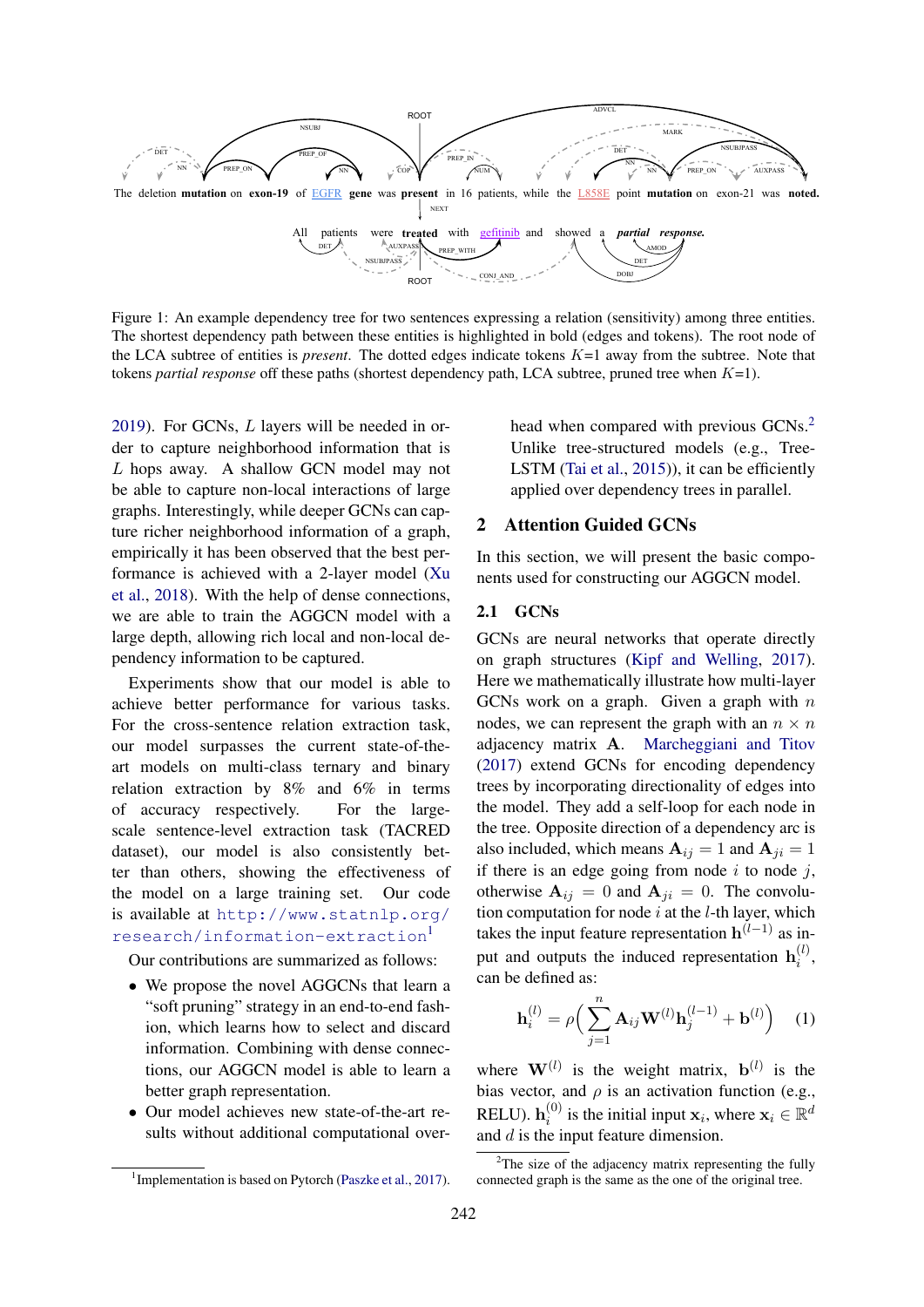<span id="page-2-0"></span>

Figure 2: The AGGCN model is shown with an example sentence and its dependency tree. It is composed of M identical blocks and each block has three types of layers as shown on the right. Every block takes node embeddings and adjacency matrix that represents the graph as inputs. Then  $N$  attention guided adjacency matrices are constructed by using multi-head attention as shown at bottom left. The original dependency tree is transformed into N different fully connected edge-weighted graphs (self-loops are omitted for simplification). Numbers near the edges represent the weights in the matrix. Resulting matrices are fed into N separate densely connected layers, generating new representations. Top left shows an example of the densely connected layer, where the number  $(L)$  of sub-layers is  $3$  (L is a hyper-parameter). Each sub-layer concatenates all preceding outputs as the input. Eventually, a linear combination is applied to combine outputs of  $N$  densely connected layers into hidden representations.

#### 2.2 Attention Guided Layer

The AGGCN model is composed of  $M$  identical blocks as shown in Figure [2.](#page-2-0) Each block consists of three types of layers: attention guided layer, densely connected layer and linear combination layer. We first introduce the attention guided layer of the AGGCN model.

As we discuss in Section [1,](#page-0-0) most existing pruning strategies are predefined. They prune the full tree into a subtree, based on which the adjacency matrix is constructed. In fact, such strategies can also be viewed as a form of hard attention [\(Xu](#page-10-8) [et al.,](#page-10-8) [2015a\)](#page-10-8), where edges that connect nodes not on the resulting subtree will be directly assigned zero weights (not attended). Such strategies might eliminate relevant information from the original dependency tree. Instead of using rule-based pruning, we develop a "soft pruning" strategy in the attention guided layer, which assigns weights to all edges. These weights can be learned by the model in an end-to-end fashion.

In the attention guided layer, we transform the original dependency tree into a fully connected edge-weighted graph by constructing an attention guided adjacency matrix  $A$ . Each  $A$  corresponds to a certain fully connected graph and each entry  $\tilde{A}_{ij}$  is the weight of the edge going from node i to node *j*. As shown in Figure [2,](#page-2-0)  $\tilde{A}^{(1)}$  represents a

fully connected graph  $G^{(1)}$ .  $\tilde{A}$  can be constructed by using self-attention mechanism [\(Cheng et al.,](#page-9-11) [2016\)](#page-9-11), which is an attention mechanism [\(Bah](#page-9-12)[danau et al.,](#page-9-12) [2015\)](#page-9-12) that captures the interactions between two arbitrary positions of a single sequence. Once we get  $\tilde{A}$ , we can use it as the input for the computation of the later graph convolutional layer. Note that the size of  $\overline{A}$  is the same as the original adjacency matrix  $A$  ( $n \times n$ ). Therefore, no additional computational overhead is involved. The key idea behind the attention guided layer is to use attention for inducing relations between nodes, especially for those connected by indirect, multi-hop paths. These soft relations can be captured by differentiable functions in the model.

Here we compute  $\tilde{A}$  by using multi-head attention [\(Vaswani et al.,](#page-9-5) [2017\)](#page-9-5), which allows the model to jointly attend to information from different representation subspaces. The calculation involves a query and a set of key-value pairs. The output is computed as a weighted sum of the values, where the weight is computed by a function of the query with the corresponding key.

$$
\tilde{\mathbf{A}}^{(t)} = softmax(\frac{Q\mathbf{W}_i^Q \times (K\mathbf{W}_i^K)^T}{\sqrt{d}})V
$$
 (2)

where  $Q$  and  $K$  are both equal to the collective representation  $h^{(l-1)}$  at layer  $l-1$  of the AG-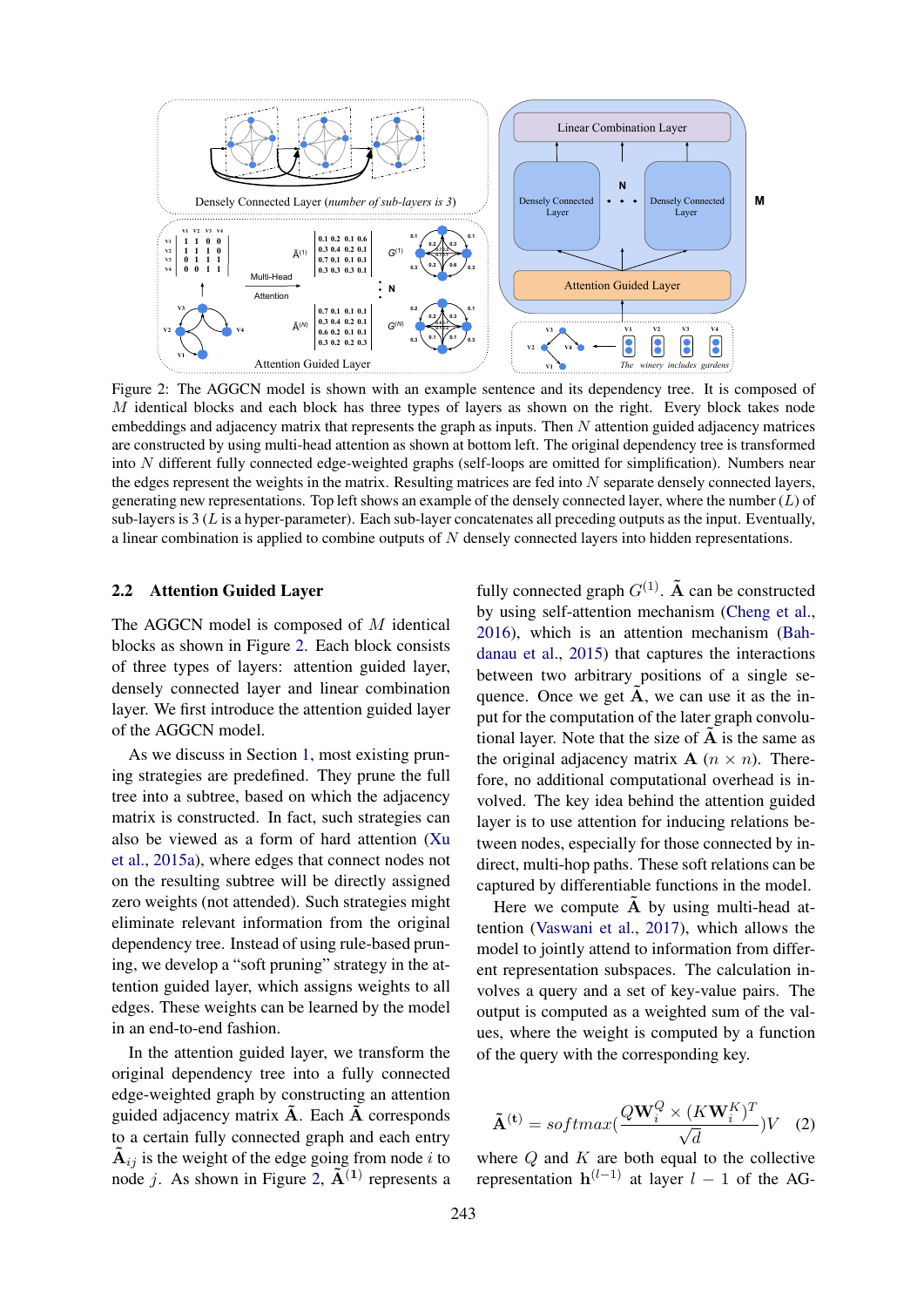GCN model. The projections are parameter matrices  $\mathbf{W}_i^Q \in \mathbb{R}^{d \times d}$  and  $\mathbf{W}_i^K \in \mathbb{R}^{d \times d}$ .  $\tilde{\mathbf{A}}^{(t)}$  is the  $t$ -th attention guided adjacency matrix corresponding to the  $t$ -th head. Up to  $N$  matrices are constructed, where  $N$  is a hyper-parameter.

Figure [2](#page-2-0) shows an example that the original adjacency matrix is transformed into multiple attention guided adjacency matrices. Accordingly, the input dependency tree is converted into multiple fully connected edge-weighted graphs. In practice, we treat the original adjacency matrix as an initialization so that the dependency information can be captured in the node representations for later attention calculation. The attention guided layer is included starting from the second block.

# 2.3 Densely Connected Layer

Unlike previous pruning strategies, which lead to a resulting structure that is smaller than the original structure, our attention guided layer outputs a larger fully connected graph. Following [\(Guo et al.,](#page-9-7) [2019\)](#page-9-7), we introduce dense connections [\(Huang et al.,](#page-9-6) [2017\)](#page-9-6) into the AGGCN model in order to capture more structural information on large graphs. With the help of dense connections, we are able to train a deeper model, allowing rich local and non-local information to be captured for learning a better graph representation.

Dense connectivity is shown in Figure [2.](#page-2-0) Direct connections are introduced from any layer to all its preceding layers. Mathematically, we first define  $\mathbf{g}_i^{(l)}$  $j^{(i)}$  as the concatenation of the initial node representation and the node representations produced in layers  $1, \dots, l-1$ :

$$
\mathbf{g}_{j}^{(l)} = [\mathbf{x}_{j}; \mathbf{h}_{j}^{(1)}; ...; \mathbf{h}_{j}^{(l-1)}].
$$
 (3)

In practice, each densely connected layer has L sub-layers. The dimensions of these sub-layers  $d_{hidden}$  are decided by  $L$  and the input feature dimension d. In AGGCNs, we use  $d_{hidden} = d/L$ . For example, if the densely connected layer has 3 sub-layers and the input dimension is 300, the hidden dimension of each sub-layer will be  $d_{hidden}$  $d/L = 300/3 = 100$ . Then we concatenate the output of each sub-layer to form the new representation. Therefore, the output dimension is 300  $(3 \times 100)$ . Different from the GCN model whose hidden dimension is larger than or equal to the input dimension, the AGGCN model shrinks the hidden dimension as the number of layers increases in order to improves the parameter efficiency similar to DenseNets [\(Huang et al.,](#page-9-6) [2017\)](#page-9-6).

Since we have N different attention guided adjacency matrices, N separate densely connected layers are required. Accordingly, we modify the computation of each layer as follows (for the  $t$ -th matrix  $\tilde{A}^{(t)}$ :

$$
\mathbf{h}_{t_i}^{(l)} = \rho \Big( \sum_{j=1}^n \tilde{\mathbf{A}}_{ij}^{(t)} \mathbf{W}_t^{(l)} \mathbf{g}_j^{(l)} + \mathbf{b}_t^{(l)} \Big) \qquad (4)
$$

where  $t = 1, ..., N$  and t selects the weight matrix and bias term associated with the attention guided adjacency matrix  $\tilde{A}^{(t)}$ . The column dimension of the weight matrix increases by  $d_{hidden}$ per sub-layer, i.e.,  $\mathbf{W}_t^{(l)} \in \mathbb{R}^{d_{hidden} \times d^{(l)}},$  where  $d^{(l)} = d + d_{hidden} \times (l-1).$ 

### 2.4 Linear Combination Layer

The AGGCN model includes a linear combination layer to integrate representations from N different densely connected layers. Formally, the output of the linear combination layer is defined as:

$$
\mathbf{h}_{comb} = \mathbf{W}_{comb}\mathbf{h}_{out} + \mathbf{b}_{comb} \tag{5}
$$

where  $h_{out}$  is the output by concatenating outputs from N separate densely connected layers, i.e.,  $\mathbf{h}_{out} \, = \, [\mathbf{h}^{(1)};...;\mathbf{h}^{(N)}] \, \in \, \mathbb{R}^{d \times N}. \,\, \mathbf{W}_{comb} \, \in$  $\mathbb{R}^{(d \times N) \times d}$  is a weight matrix and  $\mathbf{b}_{comb}$  is a bias vector for the linear transformation.

### 2.5 AGGCNs for Relation Extraction

After applying the AGGCN model over the dependency tree, we obtain hidden representations of all tokens. Given these representations, the goal of relation extraction is to predict a relation among entities. Following [\(Zhang et al.,](#page-10-4) [2018\)](#page-10-4), we concatenate the sentence representation and entity representations to get the final representation for classification. First we need to obtain the sentence representation  $h_{sent}$ . It can be computed as:

$$
h_{sent} = f(\mathbf{h}_{\text{mask}}) = f(\text{AGGCN}(\mathbf{x})) \quad (6)
$$

where  $h_{\text{mask}}$  represents the masked collective hidden representations. Masked here means we only select representations of tokens that are not entity tokens in the sentence.  $f: \mathbb{R}^{d \times n} \to \mathbb{R}^{d \times 1}$ is a max pooling function that maps from  $n$  output vectors to 1 sentence vector. Similarly, we can obtain the entity representations. For the  $i$ -th entity, its representation  $h_{e_i}$  can be computed as:

$$
h_{e_i} = f(\mathbf{h}_{\mathbf{e_i}}) \tag{7}
$$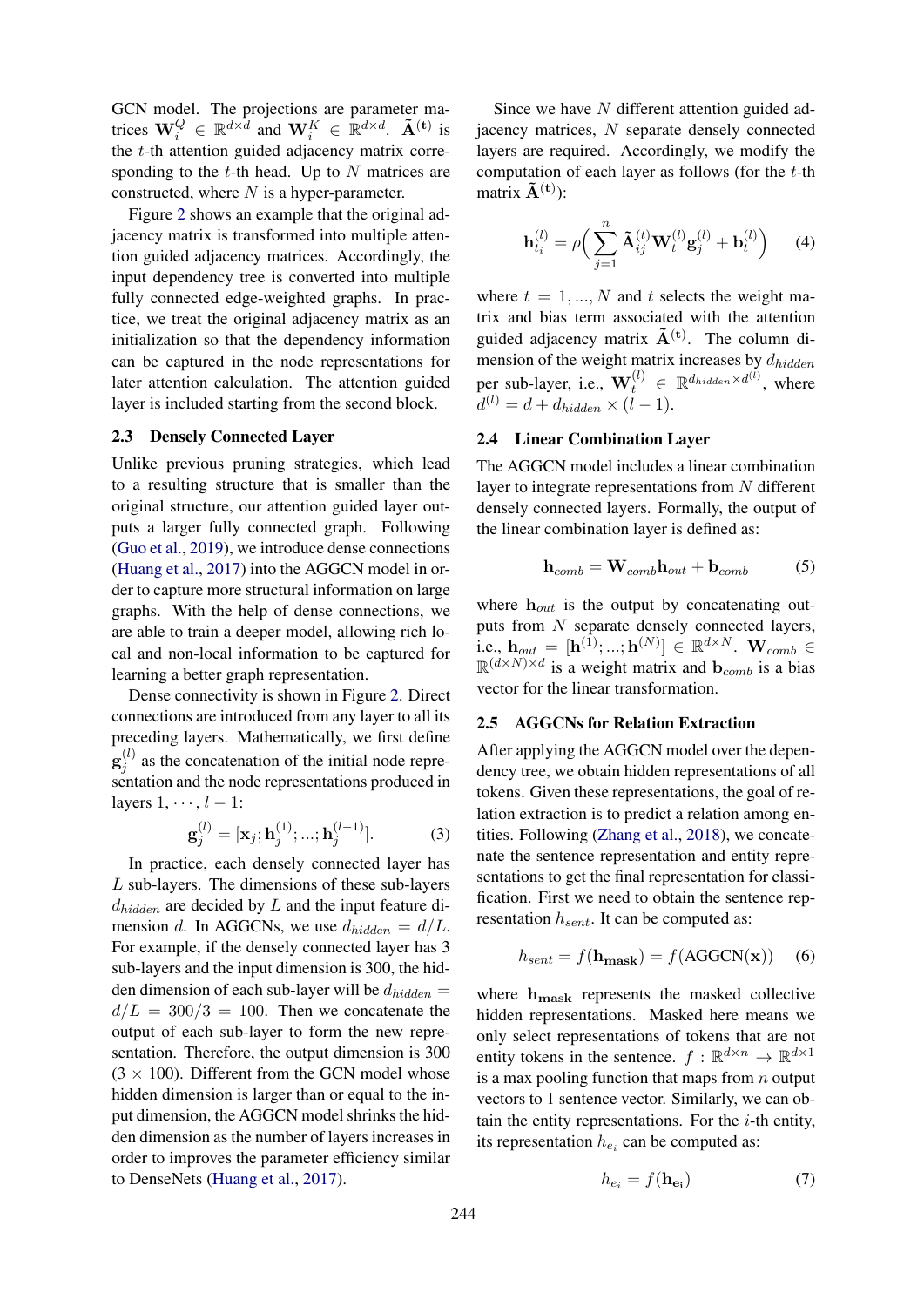where  $h_{\mathbf{e}_i}$  indicates the hidden representation corresponding to the  $i$ -th entity.<sup>[3](#page-4-0)</sup> Entity representations will be concatenated with sentence representation to form a new representation. Following [\(Zhang et al.,](#page-10-4) [2018\)](#page-10-4), we apply a feed-forward neural network (FFNN) over the concatenated representations inspired by relational reasoning works [\(Santoro et al.,](#page-9-13) [2017;](#page-9-13) [Lee et al.,](#page-9-14) [2017\)](#page-9-14):

$$
h_{final} = \text{FFNN}([h_{sent}; h_{e_1}; ... h_{e_i}])
$$
 (8)

where  $h_{final}$  will be taken as inputs to a logistic regression classifier to make a prediction.

### 3 Experiments

#### 3.1 Data

We evaluate the performance of our model on two tasks, namely, cross-sentence  $n$ -ary relation extraction and sentence-level relation extraction.

For the cross-sentence  $n$ -ary relation extraction task, we use the dataset introduced in [\(Peng et al.,](#page-9-2) [2017\)](#page-9-2), which contains 6,987 ternary relation instances and 6,087 binary relation instances ex-tracted from PubMed.<sup>[4](#page-4-1)</sup> Most instances contain multiple sentences and each instance is assigned with one of the five labels, including "resistance or nonresponse", "sensitivity", "response", "resistance" and "none". We consider two specific tasks for evaluation, i,e., binary-class  $n$ -ary relation extraction and multi-class n-ary relation extraction. For binary-class n-ary relation extraction, we follow [\(Peng et al.,](#page-9-2) [2017\)](#page-9-2) to binarize multi-class labels by grouping the four relation classes as "yes" and treating "none" as "no".

For the sentence-level relation extraction task, we follow the experimental settings in [\(Zhang](#page-10-4) [et al.,](#page-10-4) [2018\)](#page-10-4) to evaluate our model on the TACRED dataset [\(Zhang et al.,](#page-10-0) [2017\)](#page-10-0) and Semeval-10 Task 8 [\(Hendrickx et al.,](#page-9-15) [2010\)](#page-9-15). With over 106K instances, the TACRED dataset introduces 41 relation types and a special "no relation" type to describe the relations between the mention pairs in instances. Subject mentions are categorized into "person" and "organization", while object mentions are categorized into 16 fine-grained types, including "date", "location", etc. Semeval-10 Task 8 is a public dataset, which contains 10,717 instances with 9 relations and a special "other" class.

# 3.2 Setup

We tune the hyper-parameters according to results on the development sets. For the cross-sentence  $n$ ary relation extraction task, we use the same data split used in  $(Song et al., 2018b)^4$  $(Song et al., 2018b)^4$  $(Song et al., 2018b)^4$  $(Song et al., 2018b)^4$  $(Song et al., 2018b)^4$ , while for the sentence-level relation extraction task, we use the same development set from [\(Zhang et al.,](#page-10-4) [2018\)](#page-10-4)<sup>[5](#page-4-2)</sup>.

We choose the number of heads  $N$  for attention guided layer from  $\{1, 2, 3, 4\}$ , the block number M from  $\{1, 2, 3\}$ , the number of sublayers L in each densely connected layer from  $\{2, 3, 4, 5, 6\}$ . Through preliminary experiments on the development sets, we find that the combinations (N=2, M=2, L=5,  $d_{hidden}$ =340) and  $(N=3, M=2, L=5, d_{hidden}=300)$  give the best results on cross-sentence  $n$ -ary relation extraction and sentence-level relation extraction, respectively. GloVe [\(Pennington et al.,](#page-9-17) [2014\)](#page-9-17) [6](#page-4-3) vectors are used as the initialization for word embeddings.

Models are evaluated using the same metrics as previous work [\(Song et al.,](#page-9-16) [2018b;](#page-9-16) [Zhang et al.,](#page-10-4) [2018\)](#page-10-4). We report the test accuracy averaged over five cross validation folds [\(Song et al.,](#page-9-16) [2018b\)](#page-9-16) for the cross-sentence  $n$ -ary relation extraction task. For the sentence-level relation extraction task, we report the micro-averaged F1 scores for the TA-CRED dataset and the macro-averaged F1 scores for the SemEval dataset [\(Zhang et al.,](#page-10-4) [2018\)](#page-10-4).

# 3.3 Results on Cross-Sentence n-ary Relation Extraction

For cross-sentence  $n$ -ary relation extraction task, we consider three kinds of models as baselines: 1) a feature-based classifier [\(Quirk and Poon,](#page-9-0) [2017\)](#page-9-0) based on shortest dependency paths between all entity pairs, 2) Graph-structured LSTM methods, including Graph LSTM [\(Peng et al.,](#page-9-2) [2017\)](#page-9-2), bidirectional DAG LSTM (Bidir DAG LSTM) [\(Song et al.,](#page-9-16) [2018b\)](#page-9-16) and Graph State LSTM (GS GLSTM) [\(Song et al.,](#page-9-16) [2018b\)](#page-9-16). These methods extend LSTM to encode graphs constructed from input sentences with dependency edges, 3) Graph convolutional networks (GCN) with pruned trees, which have shown efficacy on the relation extraction task [\(Zhang et al.,](#page-10-4)  $2018$ <sup>[7](#page-4-4)</sup>. Addition-

<span id="page-4-0"></span> $3$ The number of entities is fixed in *n*-ary relation extraction task. It is 3 for the first dataset and 2 for the second.

<span id="page-4-1"></span><sup>&</sup>lt;sup>4</sup>The dataset is available at [https://github.com/](https://github.com/freesunshine0316/nary-grn) [freesunshine0316/nary-grn](https://github.com/freesunshine0316/nary-grn)

<span id="page-4-2"></span><sup>5</sup>[https://nlp.stanford.edu/projects/](https://nlp.stanford.edu/projects/tacred/) [tacred/](https://nlp.stanford.edu/projects/tacred/)

<span id="page-4-3"></span><sup>&</sup>lt;sup>6</sup>We use the 300-dimensional Glove word vectors trained on the Common Crawl corpus [https://nlp.](https://nlp.stanford.edu/projects/glove/) [stanford.edu/projects/glove/](https://nlp.stanford.edu/projects/glove/)

<span id="page-4-4"></span> $7$ The results are produced by the open implementation of [Zhang et al.](#page-10-4) [\(2018\)](#page-10-4).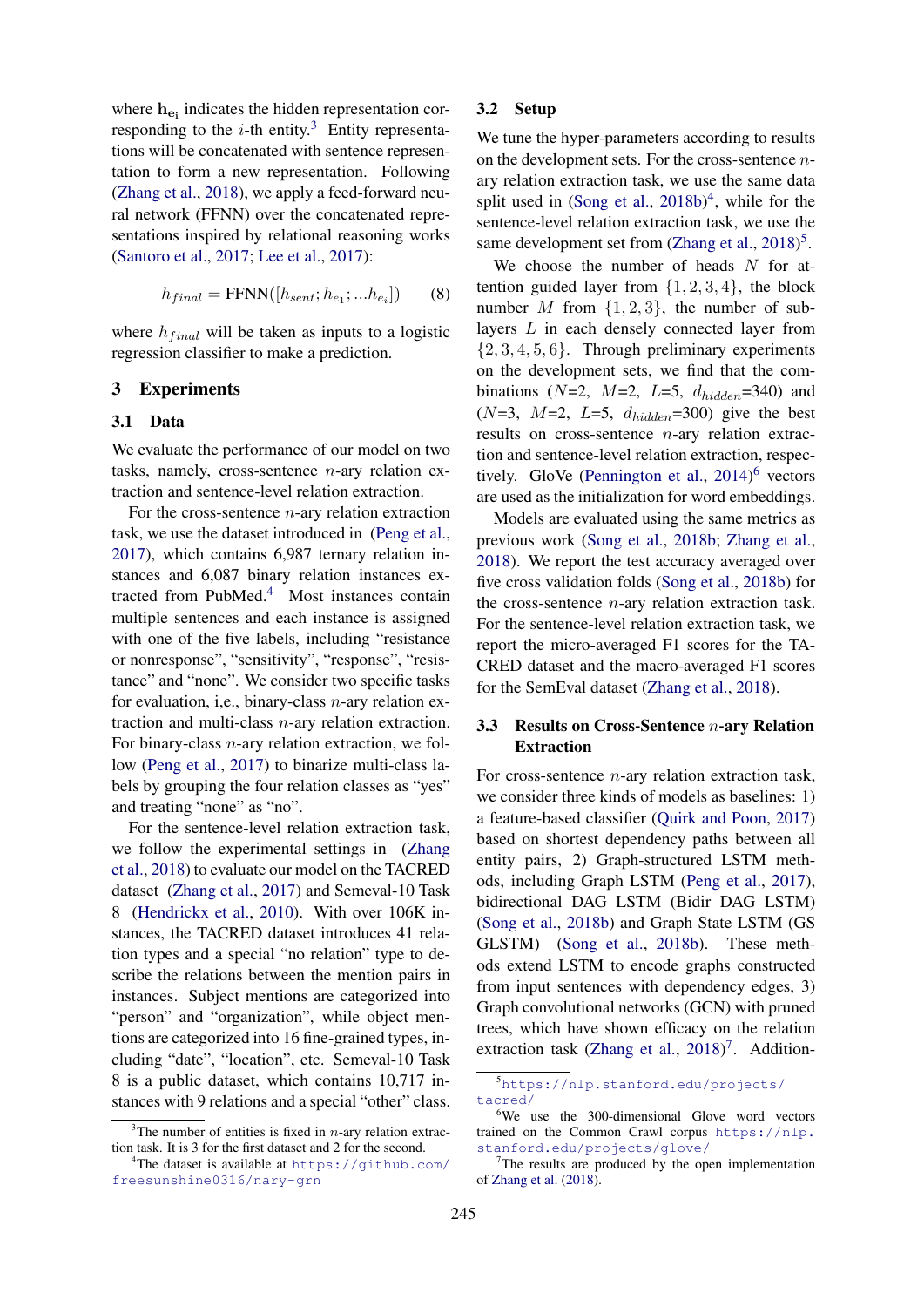<span id="page-5-0"></span>

|                                      | <b>Binary-class</b> |      |                                       |      | <b>Multi-class</b> |      |
|--------------------------------------|---------------------|------|---------------------------------------|------|--------------------|------|
| Model                                | T                   |      | B                                     |      | T                  | B    |
|                                      |                     |      | Single Cross Single Cross Cross Cross |      |                    |      |
| Feature-Based (Quirk and Poon, 2017) | 74.7                | 77.7 | 73.9                                  | 75.2 |                    |      |
| SPTree (Miwa and Bansal, 2016)       |                     |      | 75.9                                  | 75.9 |                    |      |
| Graph LSTM-EMBED (Peng et al., 2017) | 76.5                | 80.6 | 74.3                                  | 76.5 |                    |      |
| Graph LSTM-FULL (Peng et al., 2017)  | 77.9                | 80.7 | 75.6                                  | 76.7 |                    |      |
| $+$ multi-task                       |                     | 82.0 |                                       | 78.5 |                    |      |
| Bidir DAG LSTM (Song et al., 2018b)  | 75.6                | 77.3 | 76.9                                  | 76.4 | 51.7               | 50.7 |
| GS GLSTM (Song et al., 2018b)        | 80.3                | 83.2 | 83.5                                  | 83.6 | 71.7               | 71.7 |
| GCN (Full Tree) (Zhang et al., 2018) | 84.3                | 84.8 | 84.2                                  | 83.6 | 77.5               | 74.3 |
| $GCN$ ( $K=0$ ) (Zhang et al., 2018) | 85.8                | 85.8 | 82.8                                  | 82.7 | 75.6               | 72.3 |
| $GCN (K=1) (Zhang et al., 2018)$     | 85.4                | 85.7 | 83.5                                  | 83.4 | 78.1               | 73.6 |
| GCN $(K=2)$ (Zhang et al., 2018)     | 84.7                | 85.0 | 83.8                                  | 83.7 | 77.9               | 73.1 |
| AGGCN (ours)                         | 87.1                | 87.0 | 85.2                                  | 85.6 | 79.7               | 77.4 |

Table 1: Average test accuracies in five-fold validation for binary-class  $n$ -ary relation extraction and multi-class n-ary relation extraction. "T" and "B" denote ternary drug-gene-mutation interactions and binary drug-mutation interactions, respectively. Single means that we report the accuracy on instances within single sentences, while Cross means the accuracy on all instances. K in the GCN models means that the preprocessed pruned trees include tokens up to distance  $K$  away from the dependency path in the LCA subtree.

ally, we follow [\(Song et al.,](#page-9-16) [2018b\)](#page-9-16) to consider the tree-structured LSTM method (SPTree) [\(Miwa](#page-9-3) [and Bansal,](#page-9-3) [2016\)](#page-9-3) on drug-mutation binary relation extraction. Main results are shown in Table [1.](#page-5-0)

We first focus on the binary-class  $n$ -ary relation extraction task. For ternary relation extraction (first two columns in Table [1](#page-5-0) ), our AGGCN model achieves accuracies of 87.1 and 87.0 on instances within single sentence (Single) and on all instances (Cross), respectively, which outperform all the baselines. More specifically, our AG-GCN model surpasses the state-of-the-art Graphstructured LSTM model (GS GLSTM) by 6.8 and 3.8 points for the Single and Cross settings, respectively. Compared to GCN models , our model obtains 1.3 and 1.2 points higher than the best performing model with pruned tree  $(K=1)$ . For binary relation extraction (third and fourth columns in Table [1\)](#page-5-0), AGGCN consistently outperforms GS GLSTM and GCN as well.

These results suggest that, compared to previous full tree based methods, e.g., GS GLSTM, AGGCN is able to extract more information from the underlying graph structure to learn a more expressive representation through graph convolutions. AGGCN also performs better than GCNs, although its performance can be boosted via pruned trees. We believe this is because of the combination of densely connected layer and

attention guided layer. The dense connections could facilitate information propagation in large graphs, enabling AGGCN to efficiently learn from long-distance dependencies without pruning techniques. Meanwhile, the attention guided layer can further distill relevant information and filter out noises from the representation learned by the densely connected layer.

We next show the results on the multi-class classification task (last two columns in Table [1\)](#page-5-0). We follow [\(Song et al.,](#page-9-16) [2018b\)](#page-9-16) to evaluate our model on all instances for both ternary and binary relations. This fine-grained classification task is much harder than coarse-grained classification task. As a result, the performance of all models degrades a lot. However, our AGGCN model still obtains 8.0 and 5.7 points higher than the GS GLSTM model for ternary and binary relations, respectively. We also notice that our AGGCN achieves a better test accuracy than all GCN models, which further demonstrates its ability to learn better representations from full trees.

# 3.4 Results on Sentence-level Relation Extraction

We now report the results on the TACRED dataset for the sentence-level relation extraction task in Table [2.](#page-6-0) We compare our model against two kinds of models: 1) dependency-based models, 2)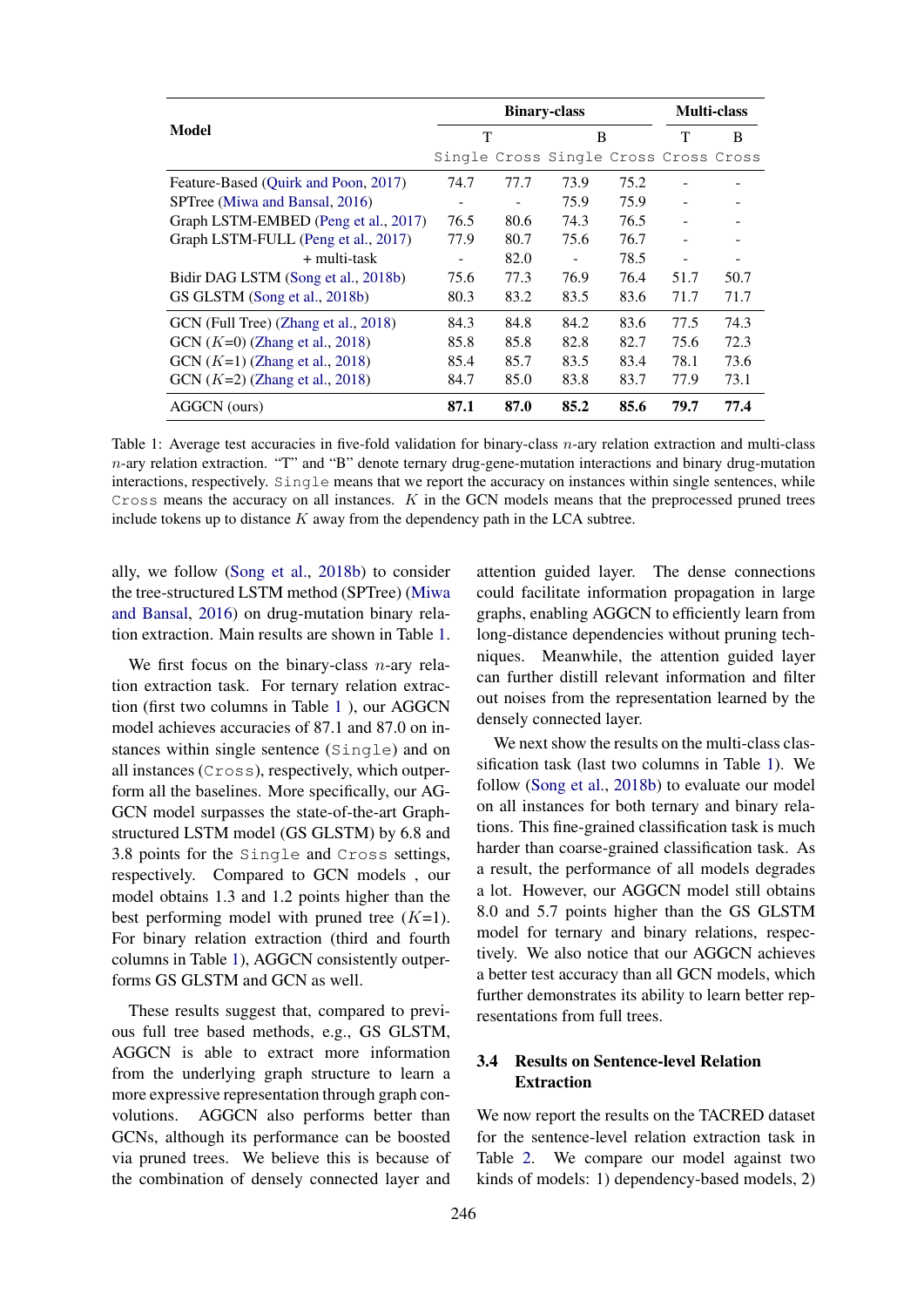<span id="page-6-0"></span>

| <b>Model</b>                      | P | $R$ F1         |  |
|-----------------------------------|---|----------------|--|
| LR (Zhang et al., $2017$ )        |   | 73.5 49.9 59.4 |  |
| SDP-LSTM (Xu et al., 2015c)*      |   | 66.3 52.7 58.7 |  |
| Tree-LSTM (Tai et al., $2015$ )** |   | 66.0 59.2 62.4 |  |
| PA-LSTM (Zhang et al., 2017)      |   | 65.7 64.5 65.1 |  |
| GCN (Zhang et al., 2018)          |   | 69.8 59.0 64.0 |  |
| C-GCN (Zhang et al., 2018)        |   | 69.9 63.3 66.4 |  |
| AGGCN (ours)                      |   | 69.9 60.9 65.1 |  |
| C-AGGCN (ours)                    |   | 71.8 66.4 69.0 |  |

Table 2: Results on the TACRED dataset. Model with \* indicates that the results are reported in [Zhang et al.](#page-10-0) [\(2017\)](#page-10-0), while model with \*\* indicates the results are reported in [Zhang et al.](#page-10-4) [\(2018\)](#page-10-4).

<span id="page-6-1"></span>

| <b>Model</b>                   | F1   |
|--------------------------------|------|
| SVM (Rink and Harabagiu, 2010) | 82.2 |
| SDP-LSTM (Xu et al., 2015c)    | 83.7 |
| SPTree (Miwa and Bansal, 2016) | 844  |
| PA-LSTM (Zhang et al., 2017)   | 82.7 |
| C-GCN (Zhang et al., 2018)     | 84.8 |
| C-AGGCN (ours)                 | 85.7 |

Table 3: Results on the SemEval dataset.

sequence-based models. Dependency-based models include the logistic regression classifier (LR) [\(Zhang et al.,](#page-10-0) [2017\)](#page-10-0), Shortest Path LSTM (SDP-LSTM) [\(Xu et al.,](#page-10-6) [2015c\)](#page-10-6), Tree-structured neural model (Tree-LSTM) [\(Tai et al.,](#page-9-9) [2015\)](#page-9-9), GCN and Contextualized GCN (C-GCN) [\(Zhang et al.,](#page-10-4) [2018\)](#page-10-4). Both GCN and C-GCN models use the pruned trees. For sequence-based model, we consider the state-of-the-art Position Aware LSTM (PA-LSTM) [\(Zhang et al.,](#page-10-0) [2017\)](#page-10-0).

As shown in Table [2,](#page-6-0) the logistic regression classifier (LR) obtains the highest precision score. We hypothesize that the reason behind this is due to the data imbalance issue. This feature-based method tends to predict a highly frequent label as the relation (e.g., "per:title"). Therefore, it has a high precision while having a relatively low recall. On the other hand, the neural models are able to better balance the precision and recall scores.

Since GCN and C-GCN already show their superiority over other dependency-based models and PA-LSTM, we mainly compare our AGGCN model with them. We can observe that AGGCN outperforms GCN by 1.1 F1 points. We speculate

<span id="page-6-2"></span>

| <b>Model</b>                   | F1   |
|--------------------------------|------|
| C-AGGCN                        | 69.0 |
| - Attention-guided layer (AG)  | 67.1 |
| $-$ Dense connected layer (DC) | 67.3 |
| $- AG$ , DC                    | 66.7 |
| - Feed-Forward layer (FF)      | 67.8 |

<span id="page-6-3"></span>Table 4: An ablation study for C-AGGCN model.

| Model               | F1   |
|---------------------|------|
| C-AGGCN (Full tree) | 69.0 |
| C-AGGCN $(K=2)$     | 67.5 |
| C-AGGCN $(K=1)$     | 67.9 |
| C-AGGCN $(K=0)$     | 67.0 |

Table 5: Results of C-AGGCN with pruned trees.

that the limited improvement is due to the lack of contextual information about word order or disambiguation. Similar to C-GCN [\(Zhang et al.,](#page-10-4) [2018\)](#page-10-4), we extend our AGGCN model with a bidirectional LSTM network to capture the contextual representations which are subsequently fed into AGGCN layers. We term the modified model as C-AGGCN. Our C-AGGCN model achieves an F1 score of 69.0, which outperforms the state-ofart C-GCN model by 2.6 points. We also notice that AGGCN and C-AGGCN achieve better precision and recall scores than GCN and C-GCN, respectively. The performance gap between GCNs with pruned trees and AGGCNs with full trees empirically show that the AGGCN model is better at distinguishing relevant from irrelevant information for learning a better graph representation.

We also evaluate our model on the SemEval dataset under the same settings as [\(Zhang et al.,](#page-10-4) [2018\)](#page-10-4). Results are shown in Table [3.](#page-6-1) This dataset is much smaller than TACRED (only 1/10 of TA-CRED in terms of the number of instances). Our C-AGGCN model (85.7) consistently outperforms the C-GCN model (84.8), showing the good generalizability.

### 3.5 Analysis and Discussion

Ablation Study. We examine the contributions of two main components, namely, densely connected layers and attention guided layers, using the best-performing C-AGGCN model on the TA-CRED dataset. Table [4](#page-6-2) shows the results. We can observe that adding either attention guided layers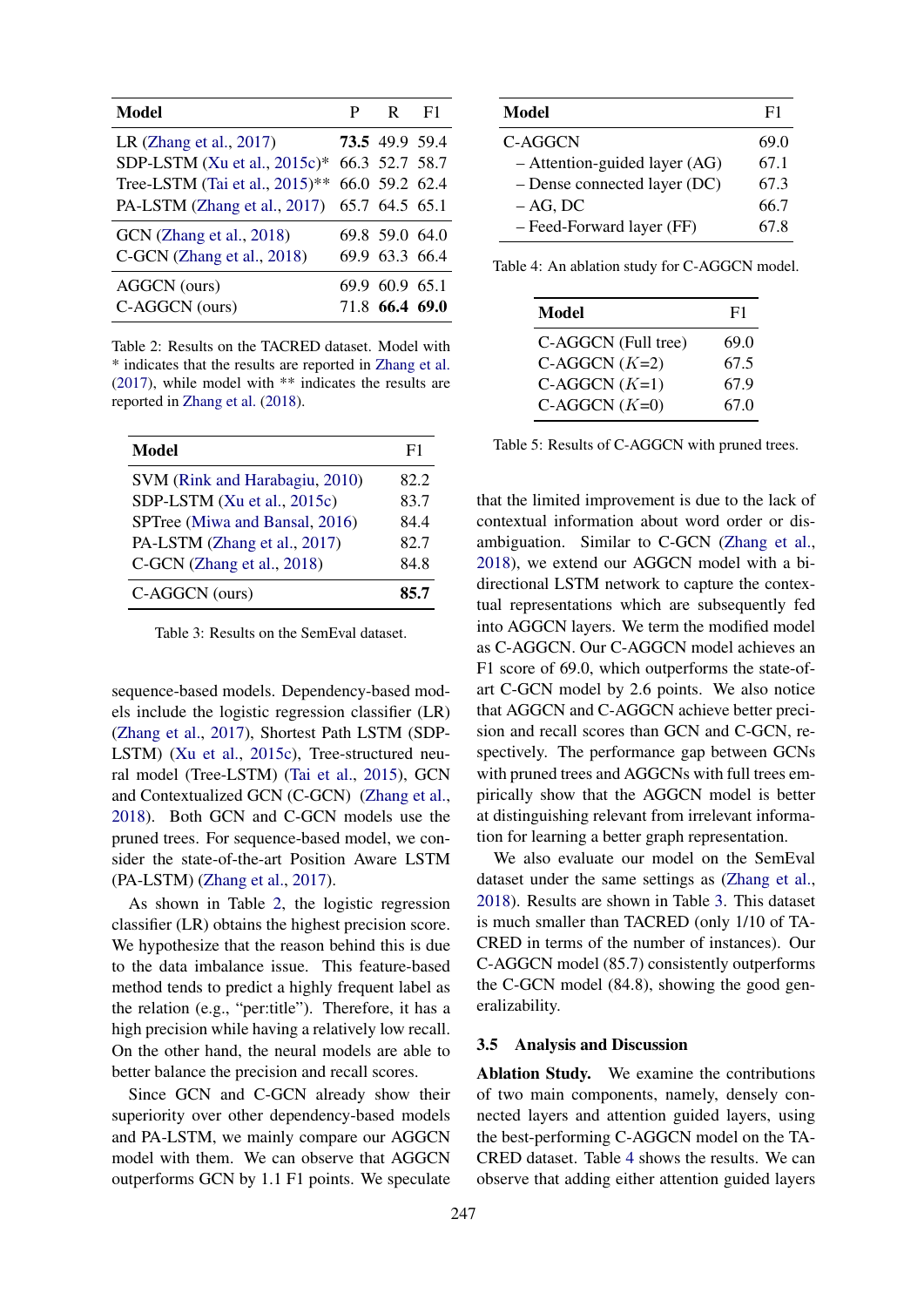<span id="page-7-1"></span>

Figure 3: Comparison of C-AGGCN and C-GCN against different training data sizes. The results of C-GCN are reproduced from [\(Zhang et al.,](#page-10-4) [2018\)](#page-10-4).

<span id="page-7-0"></span>

Figure 4: Comparison of C-AGGCN and C-GCN against different sentence lengths. The results of C-GCN are reproduced from [\(Zhang et al.,](#page-10-4) [2018\)](#page-10-4).

or densely connected layers improves the performance of the model. This suggests that both layers can assist GCNs to learn better information aggregations, producing better representations for graphs, where the attention-guided layer seems to be playing a more significant role. We also notice that the feed-forward layer is effective in our model. Without the feed-forward layer, the result drops to an F1 score of 67.8.

Performance with Pruned Trees. Table [5](#page-6-3) shows the performance of the C-AGGCN model with pruned trees, where  $K$  means that the pruned trees include tokens that are up to distance  $K$  away from the dependency path in the LCA subtree. We can observe that all the C-AGGCN models with varied values of  $K$  are able to outperform the state-of-the-art C-GCN model [\(Zhang et al.,](#page-10-4) [2018\)](#page-10-4) (reported in Table [2\)](#page-6-0). Specifically, with the same setting as  $K=1$ , C-AGGCN surpasses C-GCN by

1.5 points of F1 score. This demonstrates that, with the combination of densely connected layer and attention guided layer, C-AGGCN can learn better representations of graphs than C-GCN for downstream tasks. In addition, we notice that the performance of C-AGGCN with full trees outperforms all C-AGGCNs with pruned trees. These results further show the superiority of "soft pruning" strategy over hard pruning strategy in utilizing full tree information.

Performance against Sentence Length. Figure [4](#page-7-0) shows the F1 scores of three models under different sentence lengths. We partition the sentence length into five classes  $( $20$ ,  $[20, 30)$ ,  $[30, 30]$$ 40), [40, 50),  $\geq 50$ ). In general, C-AGGCN with full trees outperforms C-AGGCN with pruned trees and C-GCN against various sentence lengths. We also notice that C-AGGCN with pruned trees performs better than C-GCN in most cases. Moreover, the improvement achieved by C-AGGCN with pruned trees decays when the sentence length increases. Such a performance degradation can be avoided by using full trees, which provide more information of the underlying graph structures. Intuitively, with the increase of the sentence length, the dependency graph becomes larger as more nodes are included. This suggests that C-AGGCN can benefit more from larger graphs (full tree).

Performance against Training Data Size. Figure [3](#page-7-1) shows the performance of C-AGGCN and C-GCN against different settings for training with different amount of training data. We consider five training settings (20%, 40%, 60%, 80%, 100% of the training data). C-AGGCN consistently outper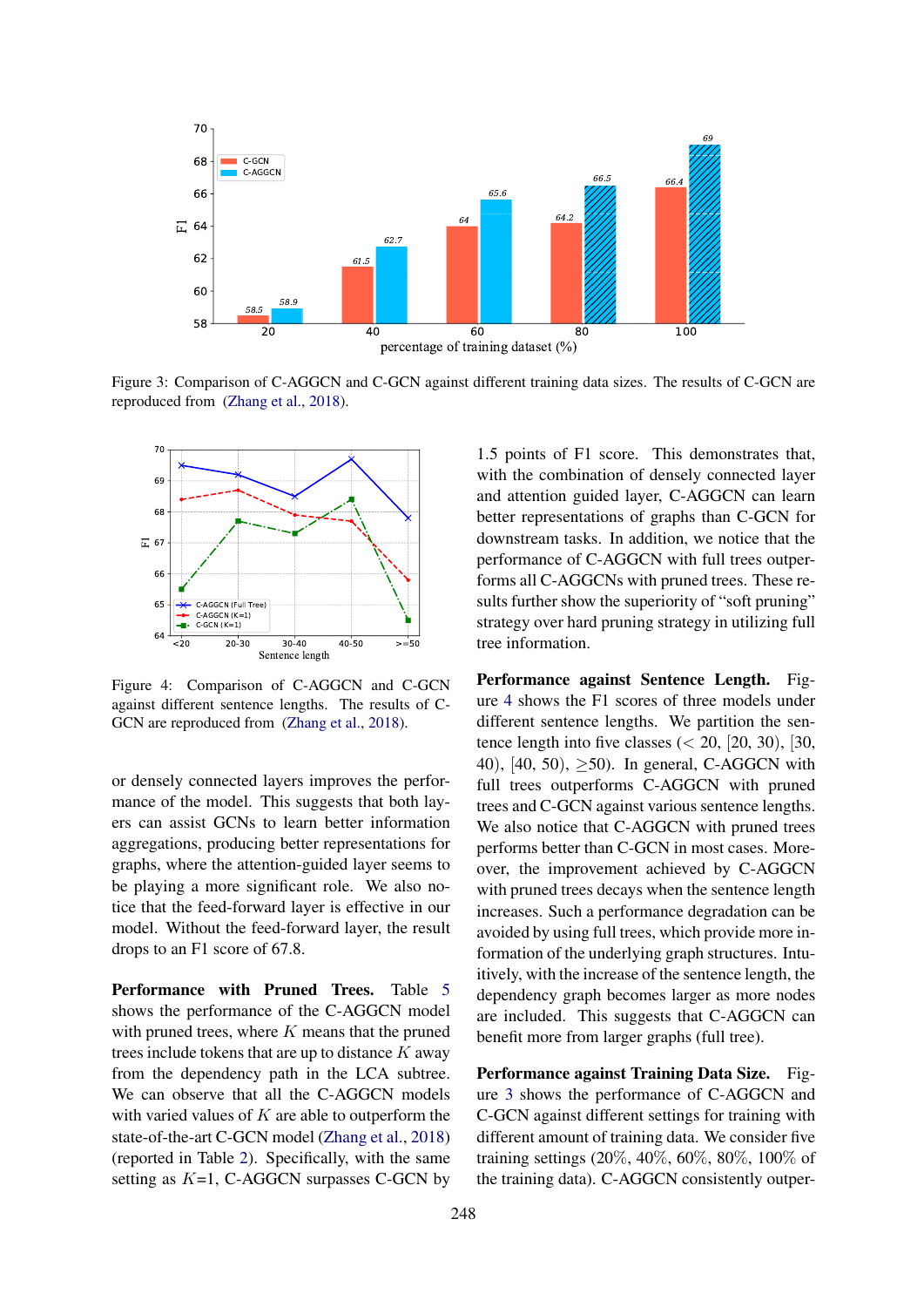forms C-GCN under the same amount of training data. When the size of training data increases, we can observe that the performance gap becomes more obvious. Specifically, using 80% of the training data, the C-AGGCN model is able to achieve a F1 score of 66.5, higher than C-GCN trained on the complete training set. These results demonstrate that our model is more effective in terms of using training resources.

# 4 Related Work

Our work builds on a rich line of recent efforts on relation extraction models and graph convolutional networks.

Relation Extraction. Early research efforts are based on statistical methods. Tree-based kernels [\(Zelenko et al.,](#page-10-9) [2002\)](#page-10-9) and dependency path-based kernels [\(Bunescu and Mooney,](#page-9-1) [2005\)](#page-9-1) are explored to extract the relation. [McDonald et al.](#page-9-19) [\(2005\)](#page-9-19) construct maximal cliques of entities to predict relations. [Mintz et al.](#page-9-20) [\(2009\)](#page-9-20) include syntactic features to a statistical classifier. Recently, sequencebased models leverages different neural networks to extract relations, including convolutional neural networks [\(Zeng et al.,](#page-10-2) [2014;](#page-10-2) [Nguyen and Grish](#page-9-21)[man,](#page-9-21) [2015;](#page-9-21) [Wang et al.,](#page-10-3) [2016\)](#page-10-3), recurrent neural networks [\(Zhou et al.,](#page-10-10) [2016;](#page-10-10) [Zhang et al.,](#page-10-0) [2017\)](#page-10-0) the combination of both [\(Vu et al.,](#page-10-11) [2016\)](#page-10-11) and transformer [\(Verga et al.,](#page-10-12) [2018\)](#page-10-12).

Dependency-based approaches also try to incorporate structural information into the neural models. [Peng et al.](#page-9-2) [\(2017\)](#page-9-2) first split the dependency graph into two DAGs, then extend the tree LSTM model [\(Tai et al.,](#page-9-9) [2015\)](#page-9-9) over these two graphs for  $n$ -ary relation extraction. Closest to our work, [Song et al.](#page-9-16) [\(2018b\)](#page-9-16) use graph recurrent networks [\(Song et al.,](#page-9-22) [2018a\)](#page-9-22) to directly encode the whole dependency graph without breaking it. The contrast between our model and theirs is reminiscent of the contrast between CNN and RNN. Various pruning strategies have also been proposed to distill the dependency information in order to further improve the performance. [Xu et al.](#page-10-5) [\(2015b,](#page-10-5)[c\)](#page-10-6) adapt neural models to encode the shortest dependency path. [Miwa and Bansal](#page-9-3) [\(2016\)](#page-9-3) apply LSTM model over the LCA subtree of two entities. [Liu](#page-9-23) [et al.](#page-9-23) [\(2015\)](#page-9-23) combine the shortest dependency path and the dependency subtree. [Zhang et al.](#page-10-4) [\(2018\)](#page-10-4) adopt a path-centric pruning strategy. Unlike these strategies that remove edges in preprocessing, our model learns to assign each edge a different weight in an end-to-end fashion.

Graph Convolutional Networks. Early efforts that attempt to extend neural networks to deal with arbitrary structured graphs are introduced by [Gori et al.](#page-9-24) [\(2005\)](#page-9-24); [Bruna](#page-9-25) [\(2014\)](#page-9-25). Subsequent efforts improve its computational efficiency with local spectral convolution techniques [\(Henaff et al.,](#page-9-26) [2015;](#page-9-26) [Defferrard et al.,](#page-9-27) [2016\)](#page-9-27). Our approach is closely related to the GCNs [\(Kipf and Welling,](#page-9-4) [2017\)](#page-9-4), which restrict the filters to operate on a first-order neighborhood around each node.

More recently, [Velickovic et al.](#page-9-28) [\(2018\)](#page-9-28) proposed graph attention networks (GATs) to summarize neighborhood states by using masked selfattentional layers [\(Vaswani et al.,](#page-9-5) [2017\)](#page-9-5). Compared to our work, their motivations and network structures are different. In particular, each node only attends to its neighbors in GATs whereas AG-GCNs measure the relatedness among all nodes. The network topology in GATs remains the same, while fully connected graphs will be built in AG-GCNs to capture long-range semantic interactions.

### 5 Conclusion

We introduce the novel Attention Guided Graph Convolutional Networks (AGGCNs). Experimental results show that AGGCNs achieve state-ofthe-art results on various relation extraction tasks. Unlike previous approaches, AGGCNs operate directly on the full tree and learn to distill the useful information from it in an end-to-end fashion. There are multiple venues for future work. One natural question we would like to ask is how to make use of the proposed framework to perform improved graph representation learning for graph related tasks [\(Bastings et al.,](#page-9-29) [2017\)](#page-9-29).

### Acknowledgements

We would like to thank the anonymous reviewers for their valuable and constructive comments on this work. We would also like to thank Zhiyang Teng, Linfeng Song, Yuhao Zhang and Chenxi Liu for their helpful suggestions. This work is supported by Singapore Ministry of Education Academic Research Fund (AcRF) Tier 2 Project MOE2017-T2-1-156. This work is also partially supported by SUTD project PIE-SGP-AI-2018- 01.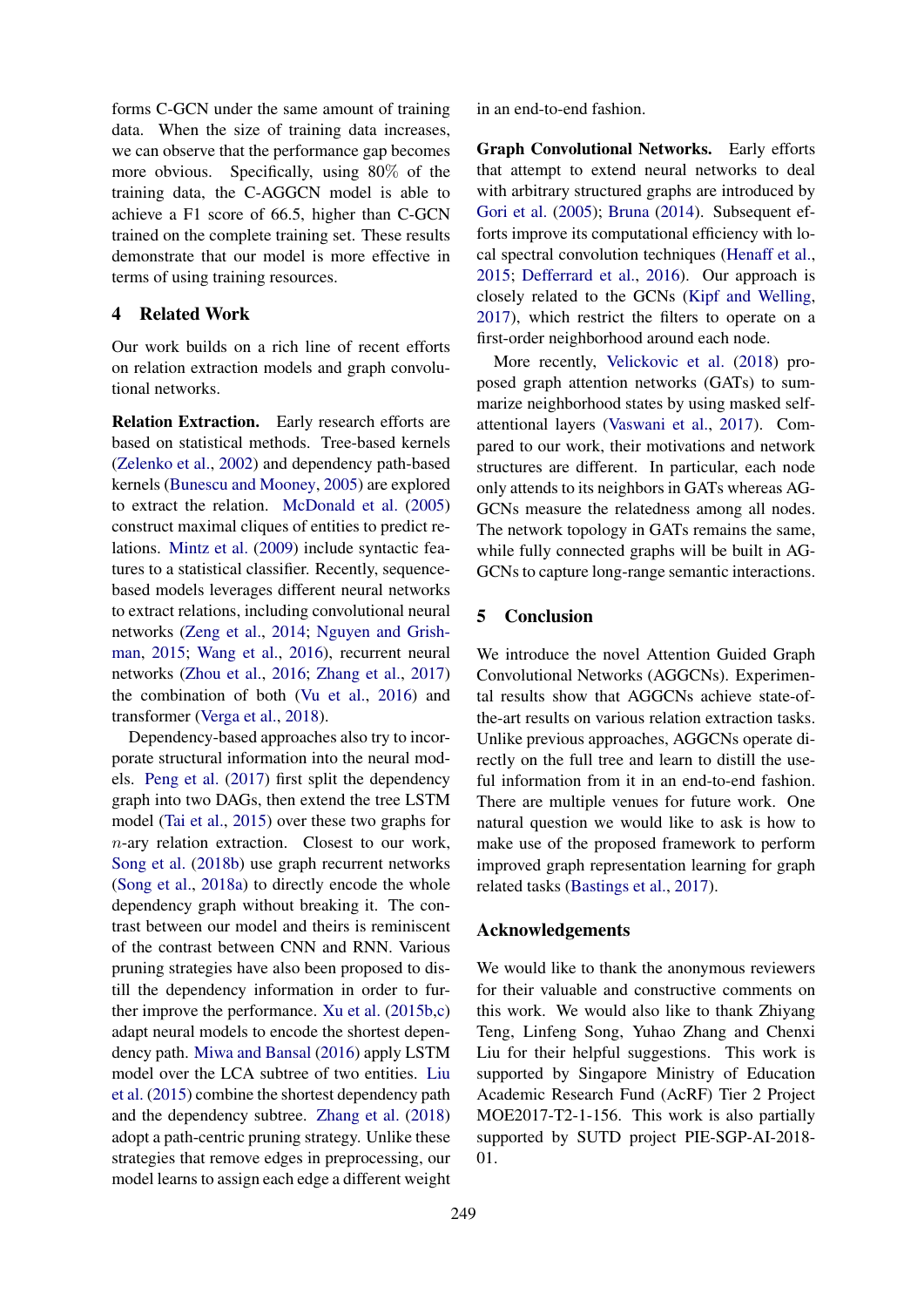### References

- <span id="page-9-12"></span>Dzmitry Bahdanau, Kyunghyun Cho, and Yoshua Bengio. 2015. Neural machine translation by jointly learning to align and translate. In *Proc. of ICLR*.
- <span id="page-9-29"></span>Joost Bastings, Ivan Titov, Wilker Aziz, Diego Marcheggiani, and Khalil Sima'an. 2017. Graph convolutional encoders for syntax-aware neural machine translation. In *Proc. of EMNLP*.
- <span id="page-9-25"></span>Joan Bruna. 2014. Spectral networks and deep locally connected networks on graphs. In *Proc. of ICLR*.
- <span id="page-9-1"></span>Razvan C. Bunescu and Raymond J. Mooney. 2005. A shortest path dependency kernel for relation extraction. In *Proc. of EMNLP*.
- <span id="page-9-11"></span>Jianpeng Cheng, Li Dong, and Mirella Lapata. 2016. Long short-term memory-networks for machine reading. In *Proc. of EMNLP*.
- <span id="page-9-27"></span>Michaël Defferrard, Xavier Bresson, and Pierre Vandergheynst. 2016. Convolutional neural networks on graphs with fast localized spectral filtering. In *Proc. of NeurIPS*.
- <span id="page-9-24"></span>Michele Gori, Gabriele Monfardini, and Franco Scarselli. 2005. A new model for learning in graph domains. In *Proc. of IJCNN*.
- <span id="page-9-7"></span>Zhijiang Guo, Yan Zhang, Zhiyang Teng, and Wei Lu. 2019. Densely connected graph convolutional networks for graph-to-sequence learning. *Transactions of the Association of Computational Linguistics*.
- <span id="page-9-26"></span>Mikael Henaff, Joan Bruna, and Yann LeCun. 2015. Deep convolutional networks on graph-structured data. *arXiv preprint*.
- <span id="page-9-15"></span>Iris Hendrickx, Su Nam Kim, Zornitsa Kozareva, Preslav Nakov, Diarmuid Ó Séaghdha, Sebastian Padó, Marco Pennacchiotti, Lorenza Romano, and Stan Szpakowicz. 2010. Semeval-2010 task 8: Multi-way classification of semantic relations between pairs of nominals. In *SemEval@ACL*.
- <span id="page-9-6"></span>Gao Huang, Zhuang Liu, Laurens van der Maaten, and Kilian Q. Weinberger. 2017. Densely connected convolutional networks. In *Proc. of CVPR*.
- <span id="page-9-4"></span>Thomas N. Kipf and Max Welling. 2017. Semisupervised classification with graph convolutional networks. In *Proc. of ICLR*.
- <span id="page-9-14"></span>Kenton Lee, Luheng He, Mike Lewis, and Luke S. Zettlemoyer. 2017. End-to-end neural coreference resolution. In *Proc. of EMNLP*.
- <span id="page-9-23"></span>Yang Liu, Furu Wei, Sujian Li, Heng Ji, Ming Zhou, and Houfeng Wang. 2015. A dependency-based neural network for relation classification. In *Proc. of ACL*.
- <span id="page-9-10"></span>Diego Marcheggiani and Ivan Titov. 2017. Encoding sentences with graph convolutional networks for semantic role labeling. In *Proc. of EMNLP*.
- <span id="page-9-19"></span>Ryan T. McDonald, Fernando Pereira, Seth Kulick, R. Scott Winters, Yang Jin, and Peter S. White. 2005. Simple algorithms for complex relation extraction with applications to biomedical ie. In *Proc. of ACL*.
- <span id="page-9-20"></span>Mike Mintz, Steven Bills, Rion Snow, and Daniel Jurafsky. 2009. Distant supervision for relation extraction without labeled data. In *Proc. of ACL*.
- <span id="page-9-3"></span>Makoto Miwa and Mohit Bansal. 2016. End-to-end relation extraction using lstms on sequences and tree structures. In *Proc. of ACL*.
- <span id="page-9-21"></span>Thien Huu Nguyen and Ralph Grishman. 2015. Relation extraction: Perspective from convolutional neural networks. In *Proc. of VS@NAACL-HLT*.
- <span id="page-9-8"></span>Adam Paszke, Sam Gross, and Adam Lerer. 2017. Automatic differentiation in pytorch. In *Proc. of workshop on NeurIPS*.
- <span id="page-9-2"></span>Nanyun Peng, Hoifung Poon, Chris Quirk, Kristina Toutanova, and Wen tau Yih. 2017. Cross-sentence n-ary relation extraction with graph lstms. *Transactions of the Association for Computational Linguistics*, 5:101–115.
- <span id="page-9-17"></span>Jeffrey Pennington, Richard Socher, and Christopher D. Manning. 2014. Glove: Global vectors for word representation. In *Proc. of EMNLP*.
- <span id="page-9-0"></span>Chris Quirk and Hoifung Poon. 2017. Distant supervision for relation extraction beyond the sentence boundary. In *Proc. of EACL*.
- <span id="page-9-18"></span>Bryan Rink and Sanda M. Harabagiu. 2010. Utd: Classifying semantic relations by combining lexical and semantic resources. In *SemEval@ACL*.
- <span id="page-9-13"></span>Adam Santoro, David Raposo, David G. T. Barrett, Mateusz Malinowski, Razvan Pascanu, Peter W. Battaglia, and Timothy P. Lillicrap. 2017. A simple neural network module for relational reasoning. In *Proc. of NeurIPS*.
- <span id="page-9-22"></span>Linfeng Song, Yue Zhang, Zhiguo Wang, and Daniel Gildea. 2018a. A graph-to-sequence model for amrto-text generation. In *Proc. of ACL*.
- <span id="page-9-16"></span>Linfeng Song, Yue Zhang, Zhiguo Wang, and Daniel Gildea. 2018b. N-ary relation extraction using graph state lstm. In *Proc. of EMNLP*.
- <span id="page-9-9"></span>Kai Sheng Tai, Richard Socher, and Christopher D. Manning. 2015. Improved semantic representations from tree-structured long short-term memory networks. In *Proc. of ACL*.
- <span id="page-9-5"></span>Ashish Vaswani, Noam Shazeer, Niki Parmar, Jakob Uszkoreit, Llion Jones, Aidan N. Gomez, Lukasz Kaiser, and Illia Polosukhin. 2017. Attention is all you need. In *Proc. of NeurIPS*.
- <span id="page-9-28"></span>Petar Velickovic, Guillem Cucurull, Arantxa Casanova, Adriana Romero, Pietro Liò, and Yoshua Bengio. 2018. Graph attention networks. In *Proc. of ICLR*.